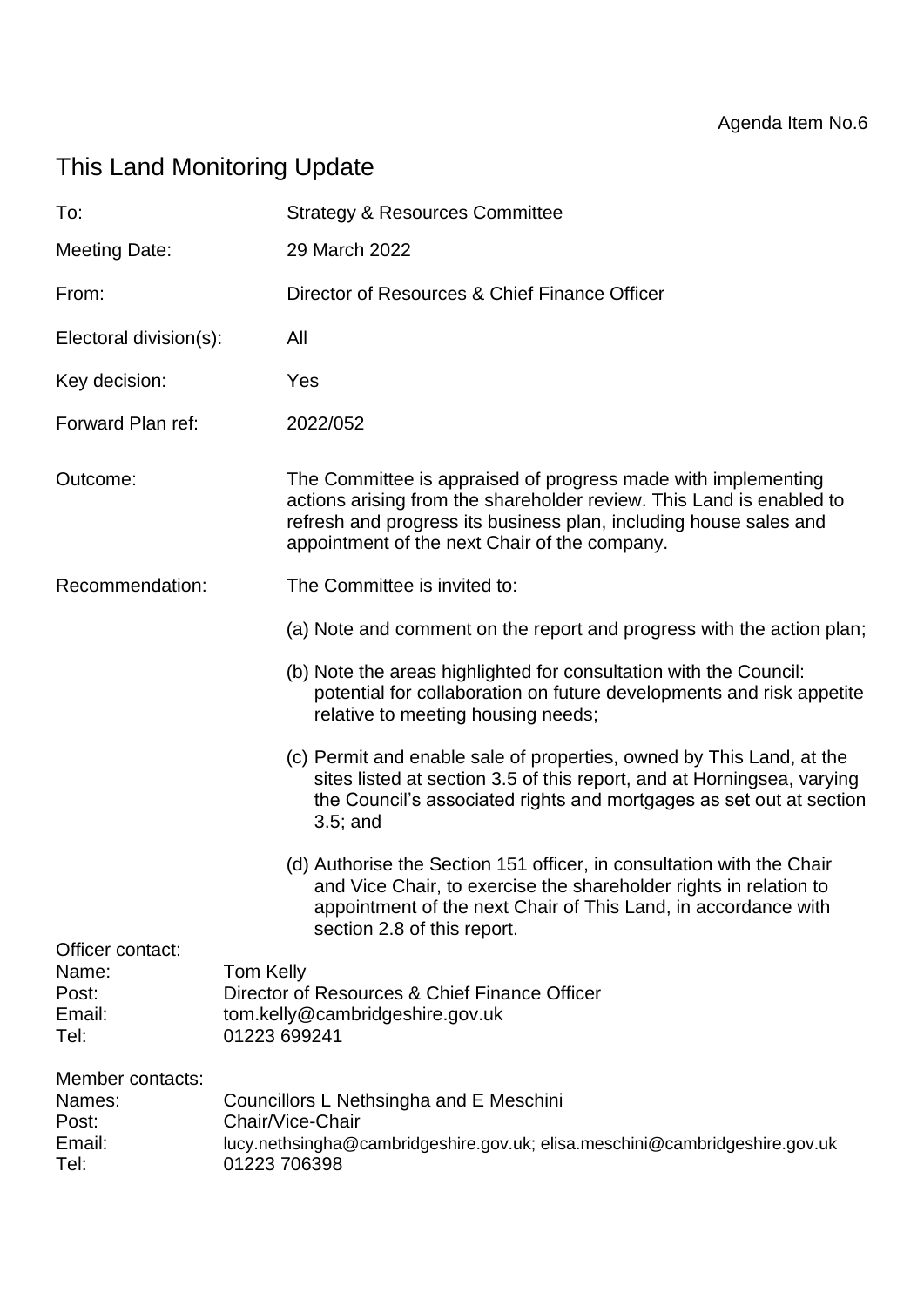### 1. Background

1.1 This Land is the Council's wholly owned property development company. As at March 2022, the financing advanced to This Land by the County Council is as follows:

| Long Term Loans | £113.851m |  |
|-----------------|-----------|--|
| Equity          | £ 5.851m  |  |
| Total           | £119.702m |  |

These figures are (as planned) unchanged from the last update to this Committee in January 2022. Diminution of the investment value or returns from This Land, or divergence from the long-term plan for overall profitability are a recognised risk in the Council's corporate risk register. The Council is currently receiving revenue interest (a £6m net contribution is expected this financial year).

- 1.2 In addition to interest, the Council has also already received capital receipts from This Land in excess of £75m for the transfer of property at market value.
- 1.3 At the last meeting of this Committee in January, the results of a comprehensive shareholder review, undertaken by Avison Young (AY), a property consultancy, were reported. The review identified that overall the company's approach to development appraisal and related assumptions were broadly sound, that some essential enhancements to risk management and reporting were required and that the structure of the company and calibre of directors in place provided a springboard for the next stage of the company's development.
- 1.4 The review focused on important recommendations for improvements, which can be summarised under three broad headings: financial and commercial, resourcing and personnel and strategy & objectives. This Land has accepted the recommendations from the review for its part and is working constructively with the Council on their implementation.
- 1.5 Following a reset to the company's plans in April 2020, There are several strands to This Land's business activities. It is acting as the master developer for three large sites: Worts Causeway, Burwell and Soham Eastern gateway. This means developing a minority of the homes itself and providing site-wide infrastructure and placemaking for the whole development but selling parcels of land for delivery of the majority of homes to another developer. It is directly developing sites at Over, Ditton Walk and Brampton and on a smaller scale at Fitzwilliam Road, Horningsea, Malta Road and Foxton. The process to dispose of other properties which This Land has assessed it is not best placed to deliver itself has now nearly completed. This Land has two further strands of activity, further acquisitions for direct development and strategic land promotion, where the company intends to promote (but not own) land for planning permission profiting from the uplift in value. On these last points, the AY review drew attention to the large part of this aspect of the plan relating to currently unidentified sites and that the work to identify was behind the timescales scheduled in the company's business plan.
- 1.6 At sites that This Land has already identified and secured, the company has plans to deliver 394 homes, of which 136 would be affordable homes. It is anticipating that it will deliver a further 150 homes at, as yet, unsecured locations.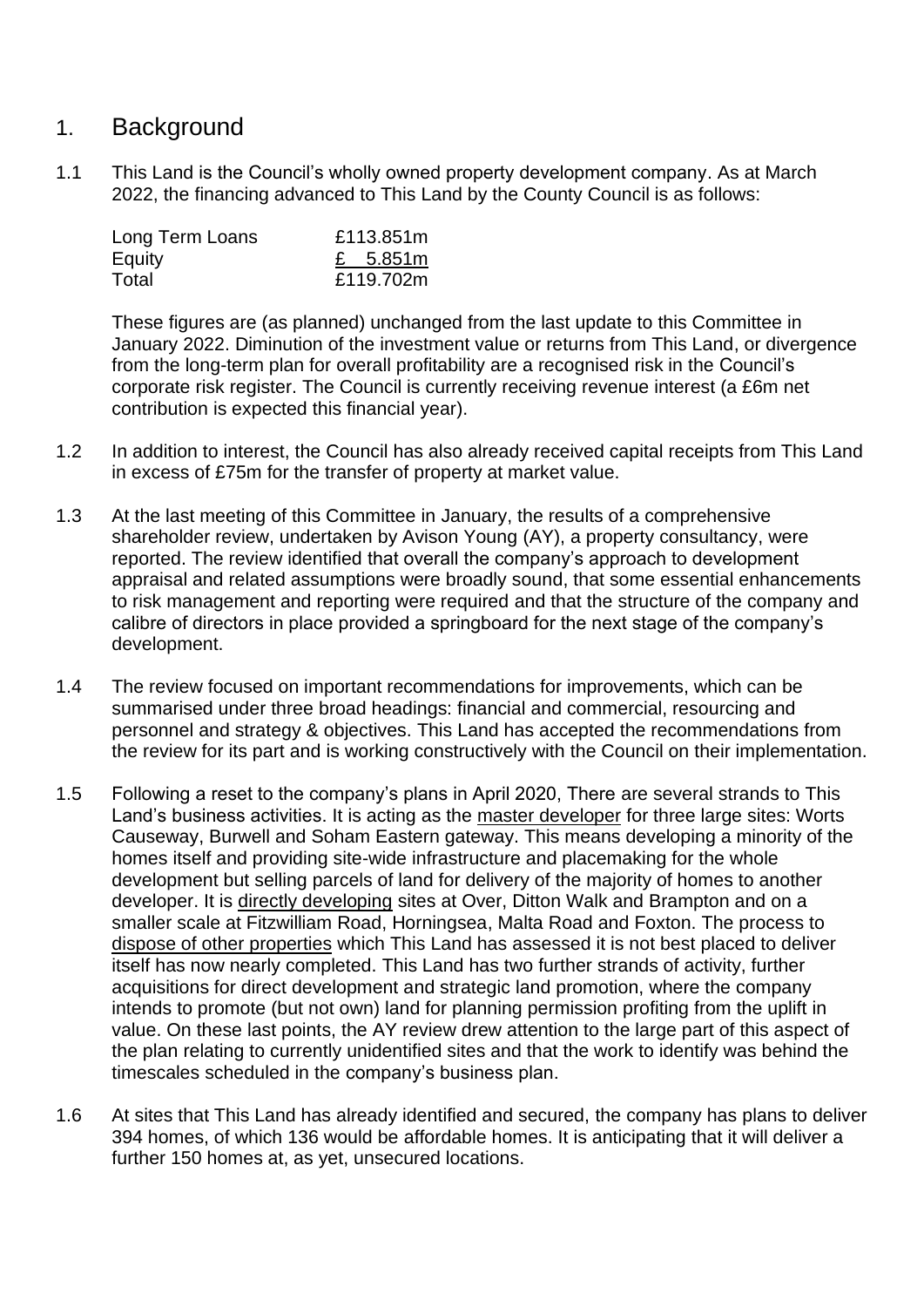## 2. Progress with action plan and addressing recommendations

- 2.1 In appendix one we have included the summary commentary received from This Land that provides its first formal response to the action plan and highlights the approach to risk management. Following the publication of the AY findings a formal shareholder monitoring meeting was held on 20 January 2022 followed by a consultative workshop including the entire This Land board and representatives of the Council on 24 February 2022. A further shareholder monitoring meeting is scheduled for 24 March 2022, to which all members of this Committee have been invited.
- 2.2 The County Council is clear that decisions about the operation and direction of the company are matters for This Land's directors, but the Council is an important consultee as shareholder as well as exercising crucial oversight and due diligence roles as the company's only lender. Emerging from the company's consideration of the AY recommendations and the latest context, the following strategic priorities have been presented by the directors as deliverable:
	- Meeting all financial obligations and repay loans and interest
	- Ensuring appropriate financial resilience and strong liquidity
	- Increasing the focus on delivery of affordable homes and wider housing needs
	- Working collaboratively to be more transparent with the shareholder and other stakeholders, including the communities served
	- Core focus on environmental and social governance
	- Added focus on customer service
	- Well connected, safe and environmentally friendly developments
- 2.3 In addition to the workshops above, Council officers have undertaken a walk-through of the first stage of updates to This Land's financial model. We understand that the company will be growing its internal capacity for financial modelling. It was evident that a number of corrections and updates have already been made to the model and that the re-working and redesign recommended by AY will be progressed once the internal modeller is in place. Work to separately report on the secured and unsecured aspects of the business plan has also been completed, and we will review its onwards reporting to the board. This Land have illustrated a number of options/scenarios that the board is considering, utilising some of the upside from recent disposals to address some of the risks that AY have identified. The Council will undertake an updated assessment and will seek external validation of the full updates as soon as it is ready.
- 2.4 As a result of the remodelling and consultation the company is undertaking the Council anticipates that in the pending update of the business plan, the company will seek to:
	- mitigate the risk exposure by targeting a higher level of cash surplus in 2031 (£9m as opposed to £4m planned in the April 2020 model),
	- rephase the requirements for securing future land and land promotion over a longer timeframe (this approach requires utilising further borrowing from the Council in the late 2020s) and
	- making a modest reduction to the number of future sites to be identified (but with an increased level of profitability assumed, taking account of market conditions)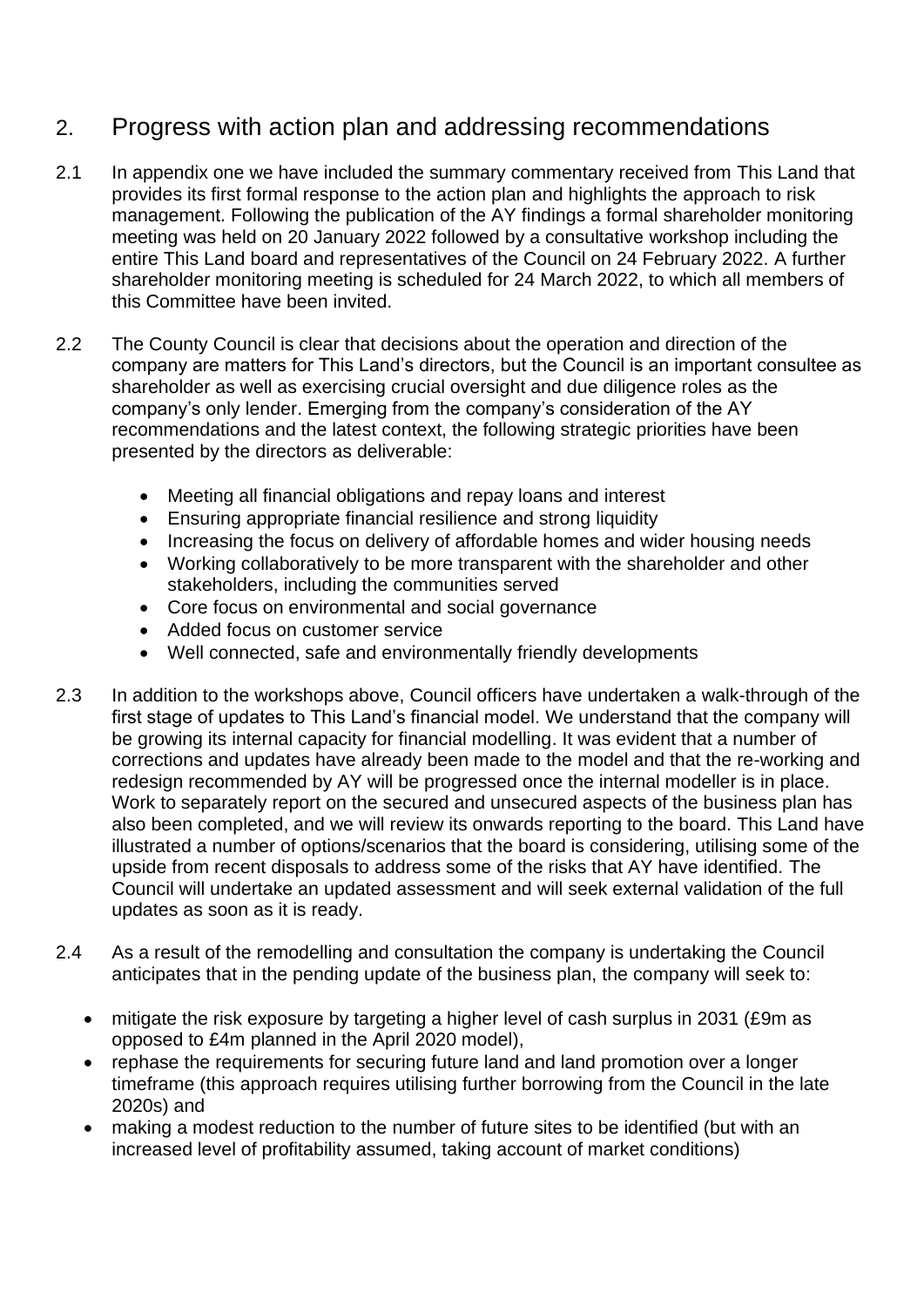The Council itself has a part to play in aiding the company's identification of future land. Property has not been transferred from the Council to the company for several years and it is unlikely that a similar approach of selling a varied portfolio, at the early stages of planning, would be appropriate in future. There are though opportunities for the Council and This Land to work together, given the Council's extensive land holdings to collaboratively identify suitable future acquisitions or promotions, utilising the respective strengths and structures of two organisations. This is an area for consultation and liaison with the Council.

- 2.5 This Land has set out that it can increase its delivery of affordable homes and response to other housing needs, mindful of its unique position locally as a subsidiary company of a public sector owner. Affordable housing is much needed in Cambridgeshire: a significant proportion of local residents cannot afford to get onto the home ownership ladder. The Cambridgeshire and Peterborough Combined Authority has ambitious targets for housing delivery, including 100,000 new homes between 2018 and 2036 at least 40% of which will be affordable. This Land can make a growing and important contribution to the Collaborative Action strand of CPCAs strategy for delivery, in its blended role as a private company, publicly owned, housing specialist.
- 2.6 A second area for consultation with the shareholder is the extent to which this ambition is prioritised relative to risk mitigation. In broad terms the greater the number of affordable homes delivered the more profitability is required elsewhere in the business to support this. It is in order to maximise delivery of affordable housing that the company has not gone further to reduce the return expected from currently unsecured future land promotions or acquisitions. The company has committed to liaising closely with partners to fully appraise scenarios of this type in reconsidering its business plan.
- 2.7 The company has already added additional resources to its land team and is advanced with plans to supplement the finance function.
- 2.8 The company Chairman retired in February and the board is empowered to appoint an acting Chair from amongst its number. The Chair of the This Land Remuneration and Nominations Committee and the Council appointed directors have consulted with the shareholder on the appropriate way forward for appointment of a permanent chair, a decision for the shareholder. Part of that process will include consideration/interview by a Councillor consultation panel, including members of the Strategy & Resources Committee. Under part 3B of the Council's constitution, express provision is made for the section 151 officer to exercise the functions of the shareholder where authorised by this Committee. It is therefore proposed that the section 151 officer is authorised to exercise the Shareholder's right of appointment of a Chair, in consultation with the Chair and Vice-Chair, having regard to the recommendations of the This Land Remuneration and Nominations Committee, board and the Councillor consultation panel.
- 2.9 In terms of governance, the Council has taken the opportunity in view of the business plan update and AY recommendations to instruct an external legal advisor to give an updated view on three areas:
	- Consolidation of loan agreements these are currently spread across a number of documents and there is an opportunity to consolidate these whilst ensuring the Council has the expected and standard rights and oversights as lender
	- Review of company governing documentation and the interface with the shareholder,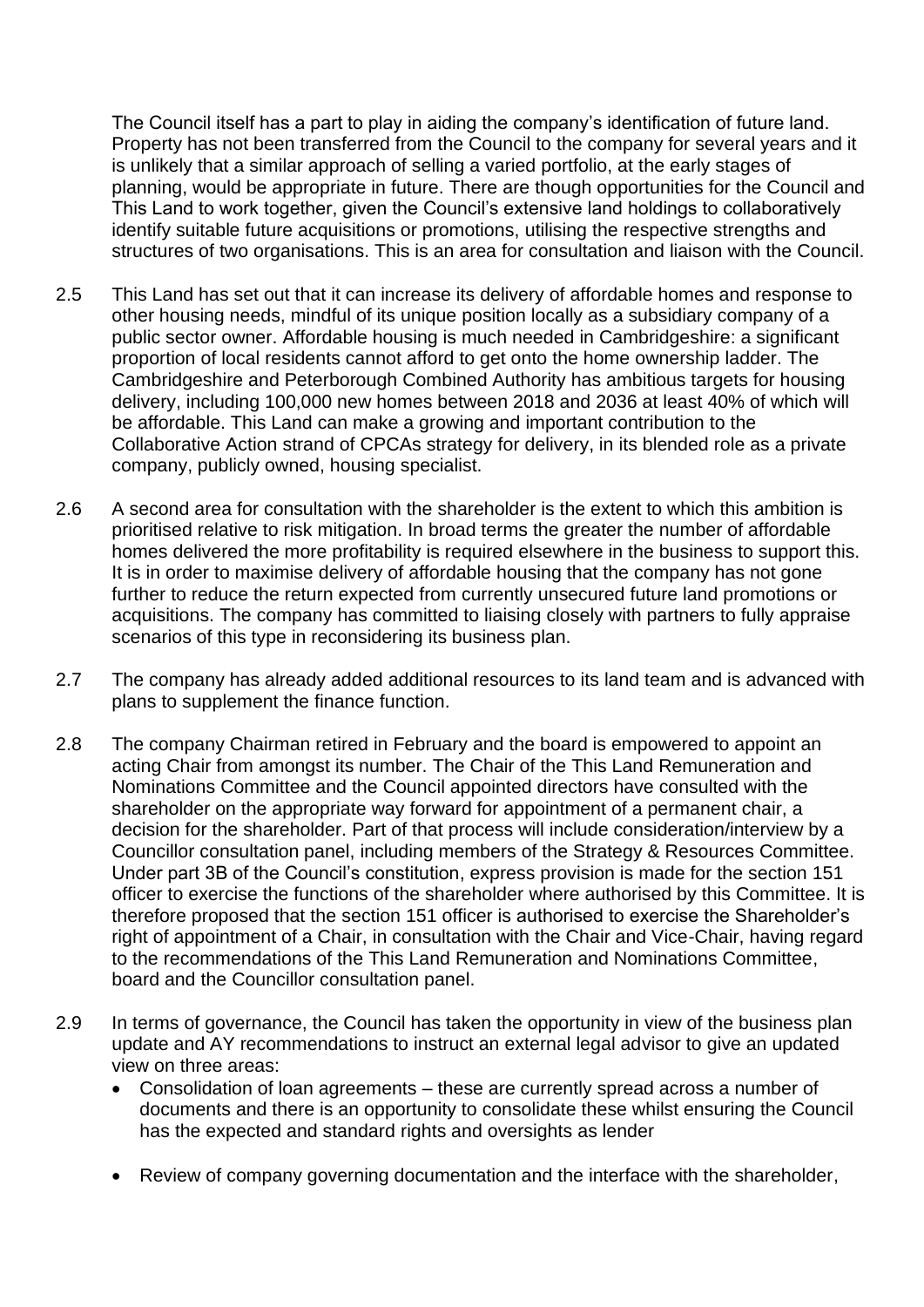ensuring this is clearly set out and that the new mirror board is setup appropriately

• Updating the assessment and mitigation of technical considerations such as subsidy control, best consideration and arms-length operation so that this remains suitable and informed during the next stage of the company's development.

### 3. Property development and programme updates

- 3.1 As part of the oversight and diligence the Council exercises as a lender to the company, an external monitoring surveyor has been appointed to inspect and report on the developments at Over and Ditton Walk, which are the furthest progressed in terms of construction. The monitoring surveyor reviews:
	- Planning
	- Building Control
	- Warranty
	- Programme
	- Project costs
	- Procurement and contracts
	- Quality of construction
	- Health & safety
- 3.2 At Ditton Walk, plots 1 10 are completed and occupied, plots 11, 13 and 14 are ready for construction and plot 12 (pictured) is completed but is not yet for sale. Plots  $1 - 49$  at Mill Road, Over have commenced construction in some form and are at various stages.



- 3.3 The monitoring surveyor identified no red/urgent issues, and 8 amber items to be monitored closely. These included discharge of planning conditions, ensuring progression of works to contract dates, monitoring costs, legal actions and section 106 obligations.
- 3.4 In April 2020, the Commercial and Investment Committee gave permission, for the Council's part, for This Land to sell certain listed properties releasing and varying the Council's mortgages/legal charge and other rights and interests in those properties. At that time the listed properties focused on those identified for disposal in that phase of the business plan. Now that further progress has been made, it is now appropriate to make provision for releases where house sales are envisaged with construction imminent. Over and Ditton Walk Phase 2 are progressing to construction and it is foreseen that individual residential sales to residents will shortly commence. During the next stages, across the whole portfolio individual house sales could entail release documents for over 300 plots. To streamline the process for plot sales it is proposed that a protocol is put in place for the provision of the release documents and removal of restrictions from the titles in advance of the plot sales commencing. This would mean:
	- The Charge is released on a plot by plot basis with required documents (the DS3, RX4 and Deed of Release) being released to the relevant plot sales conveyancers on a monthly basis for the plots anticipated to complete that month.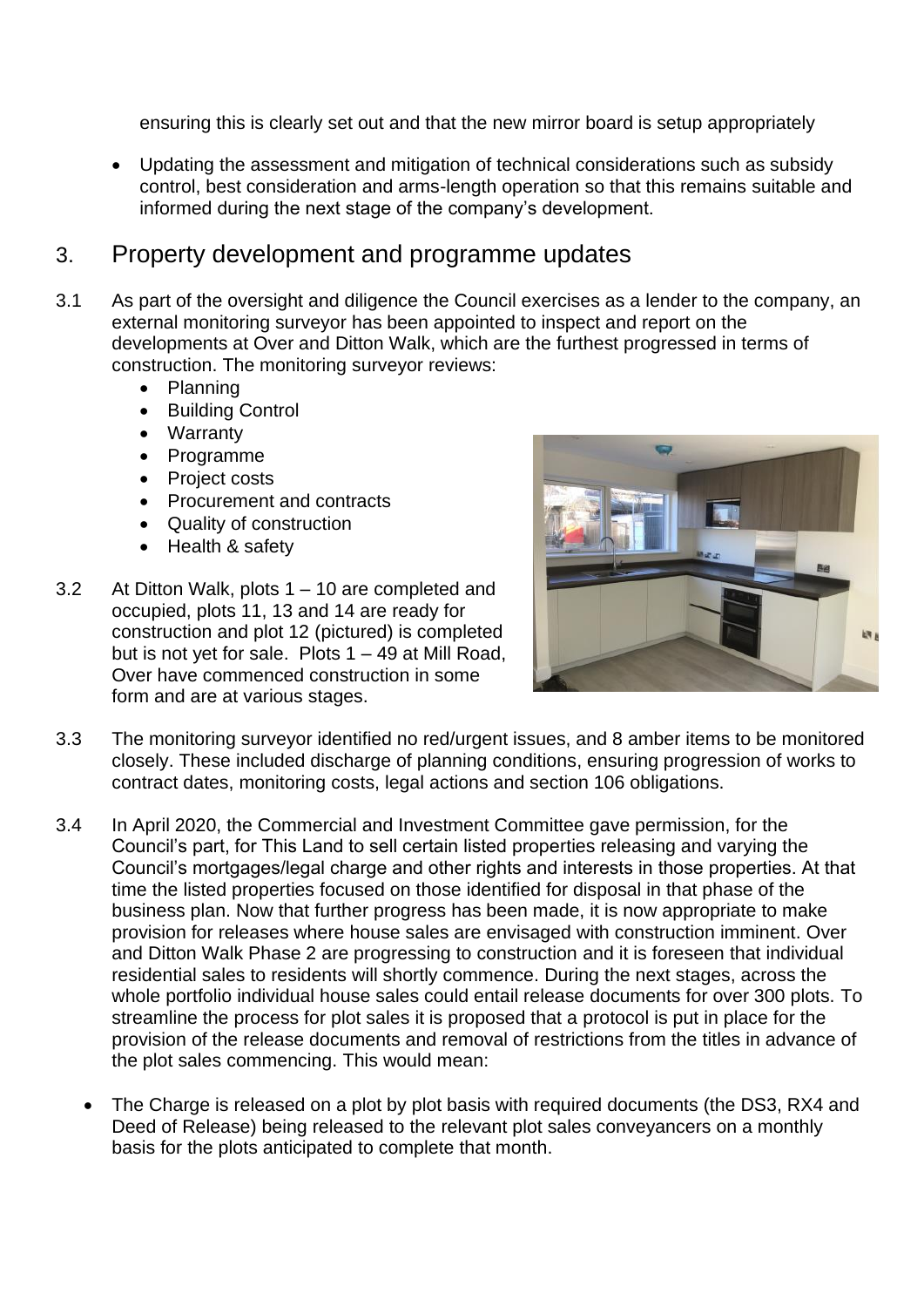- The Planning Overage and Pre-emption Agreement are released across the whole Property at an appropriate point prior to the plot sales commencing and the restrictions removed from the title to the whole Property
- The Sales Overage is releases across the whole Property on smaller sites (such as Fitzwilliam Road, Malta Road and Landbeach) and for larger schemes the release of the Sales Overage is phased to tie in with the construction phases. This proposal is provided given that the Sales Overage is concerned with the sale of undeveloped land.
- Where relevant the restrictions protecting the Profit Share Overage are removed on a plot by plot basis and are bundled on a monthly basis in the same way as the releases in connection with the Charge.
- 3.5 Recommendation (c) in this report enables the above approach. House sales are the essential component of the business plan, the original purposes of the overage and preemption clauses will be no longer needed at the point house sales would commence or are varied as a result of the revised expectations set in April 2020. The Council will update its approach to security, including consideration of a floating charge as assets develop as a result of the advice described at paragraph 2.9 above. Therefore at the appropriate time there will be a single/phased release will be progressed at:

| <b>Single Site Release</b>     | <b>Phased Site Release</b>                                 |  |  |  |
|--------------------------------|------------------------------------------------------------|--|--|--|
| Over, Mill Road                | Cambridge, Worts Causeway (Newbury Farm)                   |  |  |  |
| Landbeach, Beach Farm          | Burwell, Newmarket Road (Original purchase phases 1 & 2)-  |  |  |  |
| <b>Brampton Meadow View</b>    | (A note Burwell has at least 6 phases and will be released |  |  |  |
| Cambridge Fitzwilliam Road     | over a period of up to ten years)                          |  |  |  |
| Cambridge, Ditton Walk phase 2 | Soham Eastern Gateway (Original purchase phases 1 & 2)     |  |  |  |
| Cambridge Malta Road           |                                                            |  |  |  |
| Foxton, Foxton PRU             |                                                            |  |  |  |

An opportunity has also come forward for a partial disposal at Horningsea to an adjacent landowner, which This Land has considered is preferable to its own development on that part of the site, so a partial sale at Horningsea is similarly recommended.

#### 3.6 Elsewhere:

- Contracts have been exchanged at Burwell as part of the master developer approach. This results in a major capital receipt for This Land, giving the company very good liquidity foresight for the coming 12months+. The company is developing a detailed application for the dwellings which This Land will deliver which it expects to submit at the end of 2022.
- Infrastructure works have commenced on site at Worts Causeway
- At Soham Eastern progress is being made with planning considerations, which have been challenging, and in agreeing terms for relocation of a medical centre to the site
- The detailed planning consent at Brampton is expected imminently, the 30 dwelling scheme will commence later this year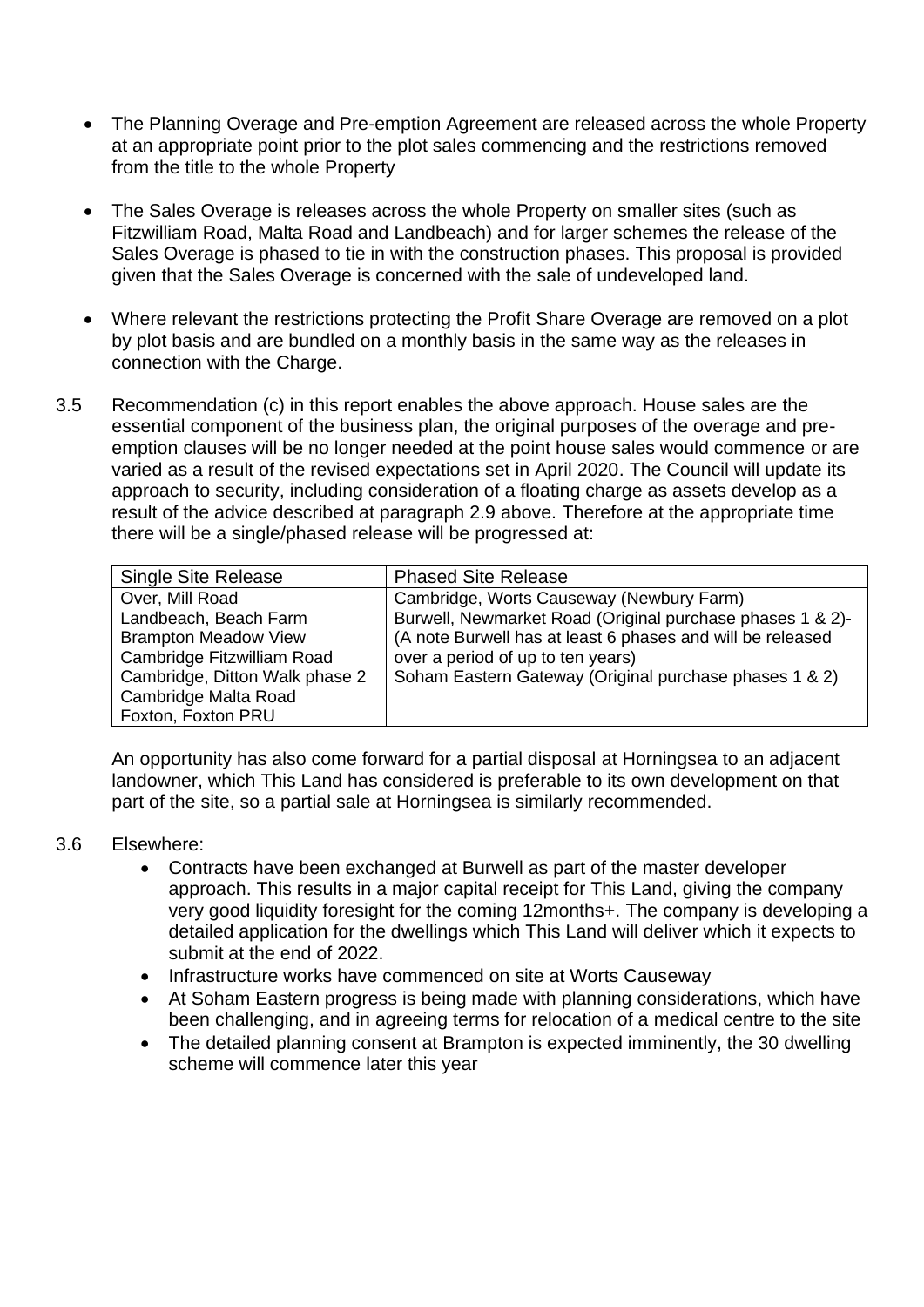# 4. Alignment with corporate priorities

- 5.1 Communities at the heart of everything we do Through its housebuilding, This Land is committed to shaping places in order to contribute to the Council's efforts to create thriving places for people to live.
- 5.2 A good quality of life for everyone There are no significant implications under this heading
- 5.3 Helping our children learn, develop and live life to the full There are no significant implications under this heading
- 5.4 Cambridgeshire: a well-connected, safe, clean, green environment The company has priorities to reduce its landfill to waste, commits to sustainable energy at its developments and engaging with communities
- 5.5 Protecting and caring for those who need us There are no significant implications under this heading

## 6. Significant Implications

- 6.1 Resource Implications Financial implications are set out in section 1 and throughout the report.
- 6.2 Procurement/Contractual/Council Contract Procedure Rules Implications There are no implications for procurement or contract procedure rules.
- 6.3 Statutory, Legal and Risk Implications

#### Assessment of principal risks:

| <b>Description</b>                                    | <b>Impact</b>      | <b>Response/Mitigation</b>                                     |  |
|-------------------------------------------------------|--------------------|----------------------------------------------------------------|--|
|                                                       | /Likelihood        |                                                                |  |
| Construction: cost, defects,<br>materials, milestones | Medium<br>Impact:  | - Monitoring surveyor reviews of cost, progress<br>and quality |  |
|                                                       | Likelihood: Medium | - Construction contingency budget                              |  |
|                                                       |                    | - Insurance cover / warranties                                 |  |
| Planning & regulation:                                |                    | - Reviews of project plans/budgets for obtaining               |  |
| timing, obligations & cost                            | Medium<br>Impact:  | planning consent, progress and performance                     |  |
| of meeting planning and                               |                    | - Staff expertise                                              |  |
| building regulations                                  | Likelihood: Medium | - Land promotion diversifies planning authorities              |  |
| approval                                              |                    | involved                                                       |  |
| Workforce & Expertise:                                |                    | - Director recruitment process                                 |  |
| attracting and retaining                              | High<br>Impact:    | - Monitoring turnover & performance                            |  |
| talent, capacity and                                  | Likelihood: High   | - Diversity of experience of team members,                     |  |
| experience                                            |                    | succession planning                                            |  |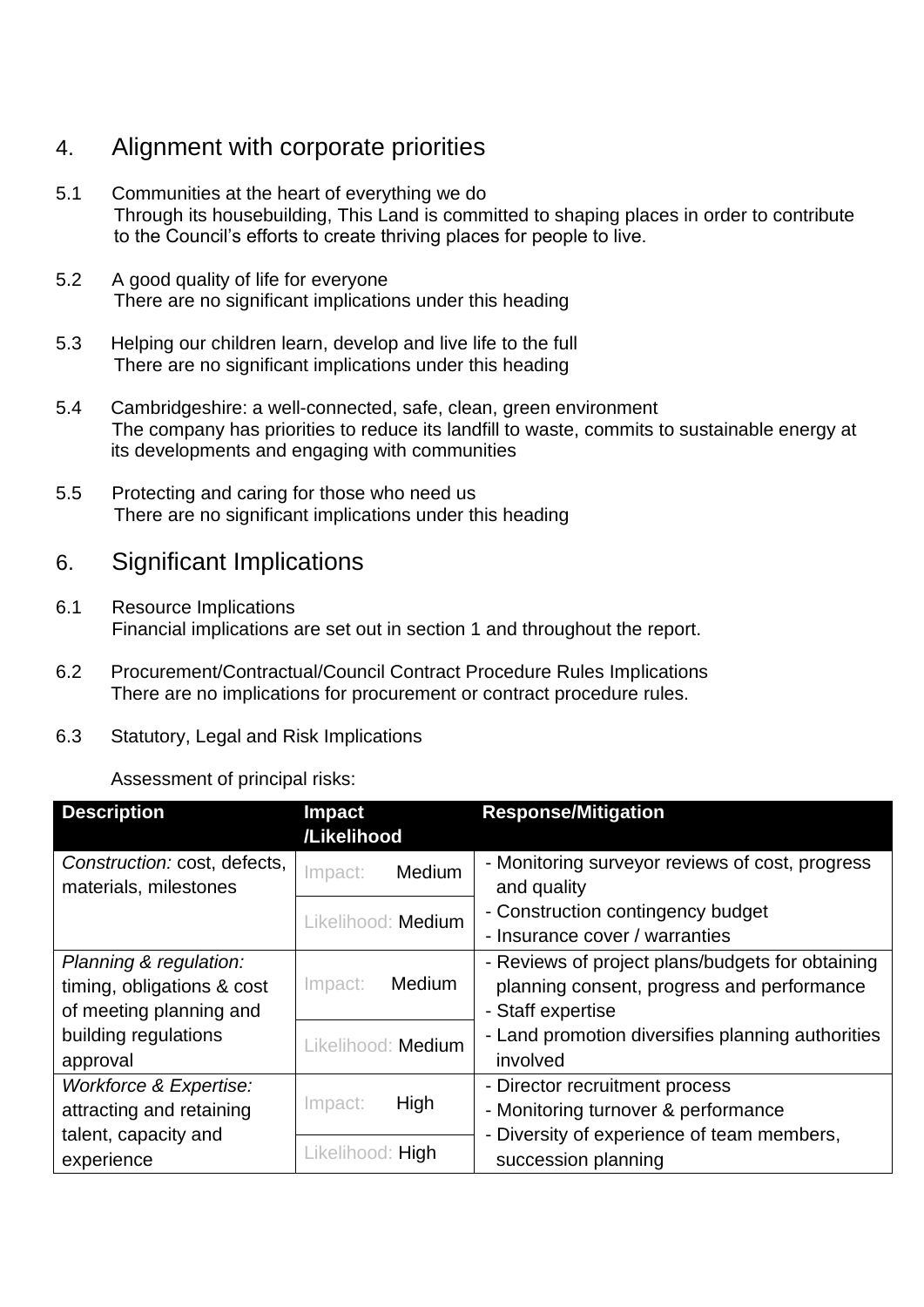| Health & Safety -                | Impact:            | Medium | - External independent H&S team                    |
|----------------------------------|--------------------|--------|----------------------------------------------------|
| heightened by the                |                    |        | - Review by monitoring surveyor                    |
| coronavirus pandemic             | Likelihood: High   |        | - Company policy and procedures                    |
| Governance risks:                | Impact:            | Medium | - Ongoing legal representation, advice and         |
| securing best value, acting      |                    |        | review                                             |
| at arms-length, legal            |                    |        | - Adopt formalised memorandum(s) governing         |
| challenge by competitors,        | Likelihood: Medium |        | Council: Company interface                         |
| state aid                        |                    |        | - State aid reference rates adopted for loans      |
| Performance of strategic         | Impact:            | High   | - Council seeks independent validation             |
| land promotion:                  |                    |        | - Careful site selection                           |
| competitive area, securing       |                    |        | - Work closely with communities                    |
| agreements, reputation           | Likelihood: High   |        | - Risk and sunk costs within financial model       |
|                                  |                    |        | - Build successful track record                    |
| Master developer and non-        | Impact:            | Low    | - Monitoring surveyor reviews progress and         |
| residential development          |                    |        | performance                                        |
| models: complicated and          | Impact:            | Medium | - Regular review of complex commercial             |
| capital intensive                |                    |        | schemes                                            |
|                                  |                    |        | - Full prior appraisal by This Land's              |
|                                  |                    |        | Development & Investment Committees                |
| Housing demand and               |                    |        | - Sales strategies prudent and based on regular    |
| economic risks                   | High<br>Impact:    |        | review of local market                             |
|                                  |                    |        | - This Land to develop relationships with          |
|                                  | Likelihood: Medium |        | mortgage brokers and agents                        |
| <b>Future land sales to This</b> | Impact:            | Medium | - Promotion of land within local plans             |
| Land: land availability          |                    |        | - Seeking alternative land across wider            |
|                                  | Likelihood: Medium |        | geography                                          |
| Underlying company value         | Impact:            | High   | - Valuations to validate ongoing value of the firm |
| and security/collateral,         |                    |        | - Internal appraisals to update This Land          |
| impairment to inventory          |                    |        | financial model                                    |
|                                  |                    |        | - Security over work in progress and visibility    |
|                                  |                    |        | that amounts invested lead to increased value      |

In considering this report, the improvements recommended and next steps for the company, the Committee will be mindful of its fiduciary duty to Cambridgeshire taxpayers, with regard to best value, security of funds, risk and commensurate returns.

- 6.4 Equality and Diversity Implications There are no significant implications within this category
- 6.5 Engagement and Communications Implications There are no significant implications within this category
- 6.6 Localism and Local Member Involvement This Land executives have committed to enhancing engagement with Members.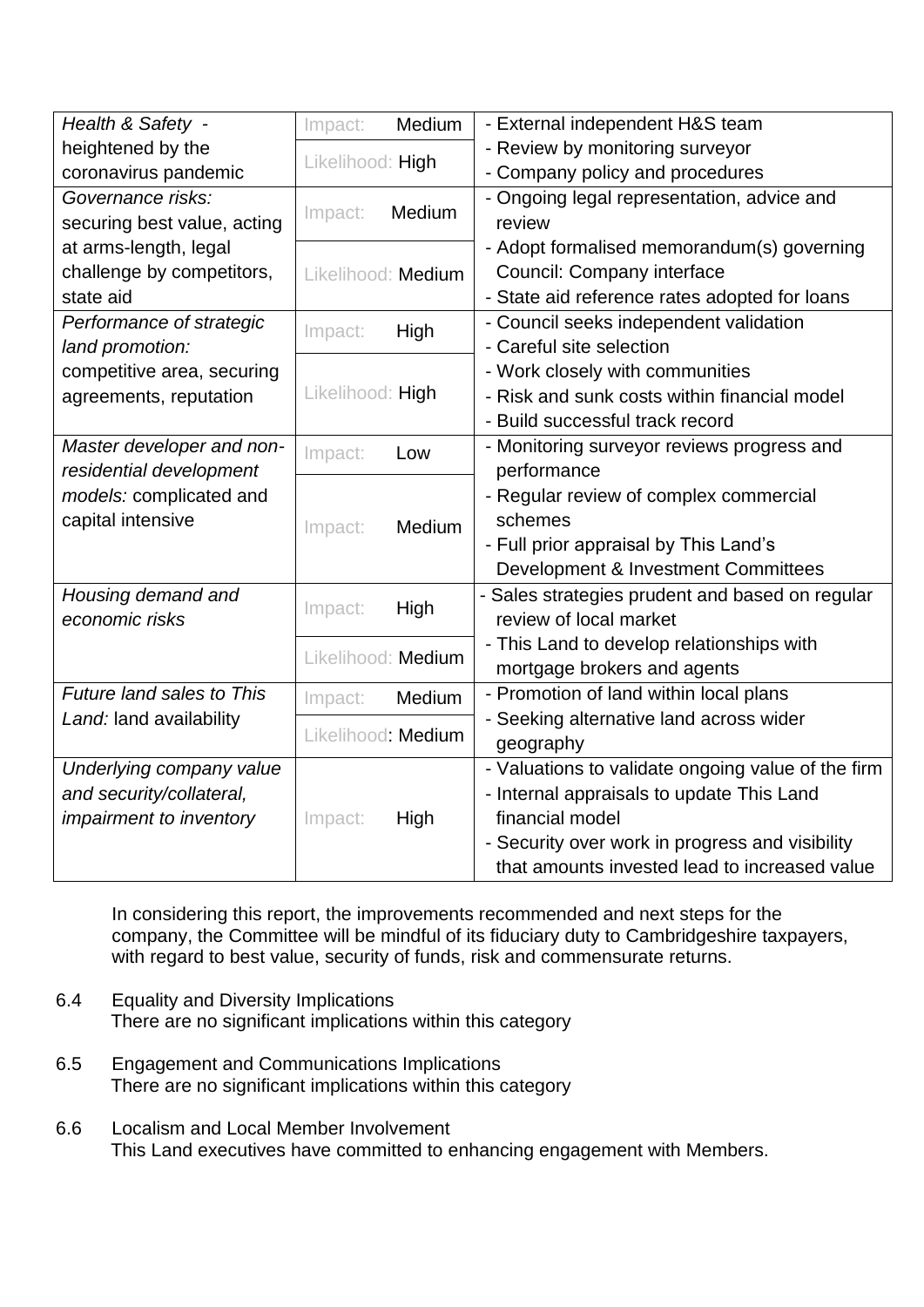- 6.7 Public Health Implications There are no significant implications in this category
- 6.8 Environment and Climate Change Implications on Priority Areas
- 6.8.1 Implication 1: Energy efficient, low carbon buildings. Positive – This Land is considering how it can enhance its contribution to lowering carbon in its building plans. The homes the company is building are heated by air source heat pumps rather than gas.
- 6.8.2 Implication 2: Low carbon transport. Neutral - No changes proposed in this report
- 6.8.3 Implication 3: Green spaces, peatland, afforestation, habitats and land management. Neutral - No changes proposed in this report
- 6.8.4 Implication 4: Waste Management and Tackling Plastic Pollution. Neutral - No changes proposed in this report
- 6.8.5 Implication 5: Water use, availability and management: Neutral - No changes proposed in this report
- 6.8.6 Implication 6: Air Pollution. Neutral - No changes proposed in this report
- 6.8.7 Implication 7: Resilience of our services and infrastructure, and supporting vulnerable people to cope with climate change. Neutral - No changes proposed in this report

Have the resource implications been cleared by Finance? Yes Name of Financial Officer: S Howarth

Have the procurement/contractual/ Council Contract Procedure Rules implications been cleared by the Head of Procurement? Yes Name of Officer: C Ellis

Has the impact on statutory, legal and risk implications been cleared by the Council's Monitoring Officer or Pathfinder Legal Services? Yes Name of Legal Officer: F McMillan

Have the equality and diversity implications been cleared by your Service Contact? Yes Name of Officer: T Kelly

Have any engagement and communication implications been cleared by Communications? Yes Name of Officer: C Birchall

Have any localism and Local Member involvement issues been cleared by your Service Contact? Yes Name of Officer: T Kelly